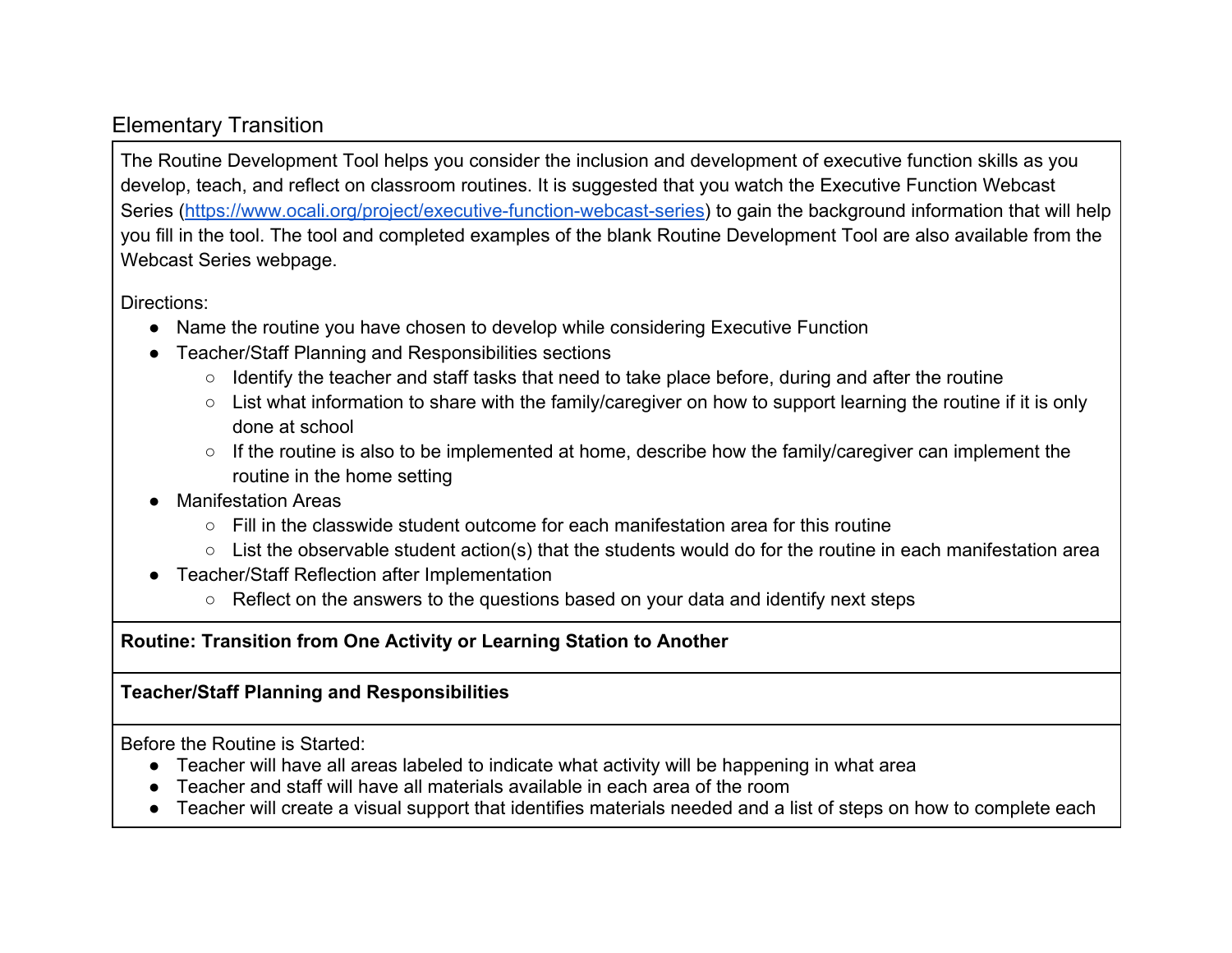activity for each area

- Teacher will have a timer available to indicate how long students are in each area
- Teacher will have a written schedule indicating what areas students will be going to
- Teacher will have a transition cue to indicate when it is time to transition from area to area
- Teacher will have an assigned area for completed work
- Teacher will develop rules for students when in activity areas
- Teacher will create a data collection form to document student participation and success for each area
- Teacher will instruct other classroom staff and students how to use the data collection form

During the Routine:

- Teacher/staff will use transition cue to indicate it is time to move to a specific area
- Teacher/staff will use written schedule to tell students what areas they will be going to
- Once in the specified areas, students will work independently or with staff as needed with the materials and activities in that area
- Students will put completed activities in designated area
- Teacher/staff/students will collect data on what aspects of activities are successful/challenging

After the Routine is Completed:

- Teacher will provide a classroom reinforcement plan to praise students' success during transitions and activity engagement
- Teacher will review data collection forms to determine individual student success when transitioning from one area to another and completion of activities in each area
	- Teacher review data results with staff
	- Teacher/staff will modify the transition procedures and/or the activities

Family/Caregiver Guide to Support Routine at Home:

- Share information on teaching and supporting how to transition from one activity to another with families through class newsletter, email, or printed flyer
- Share daily school routine/schedule and use of timer with families so they can review it with their child

| <b>Manifestation Areas</b> | <b>Observable Student Action(s)</b> |
|----------------------------|-------------------------------------|
|----------------------------|-------------------------------------|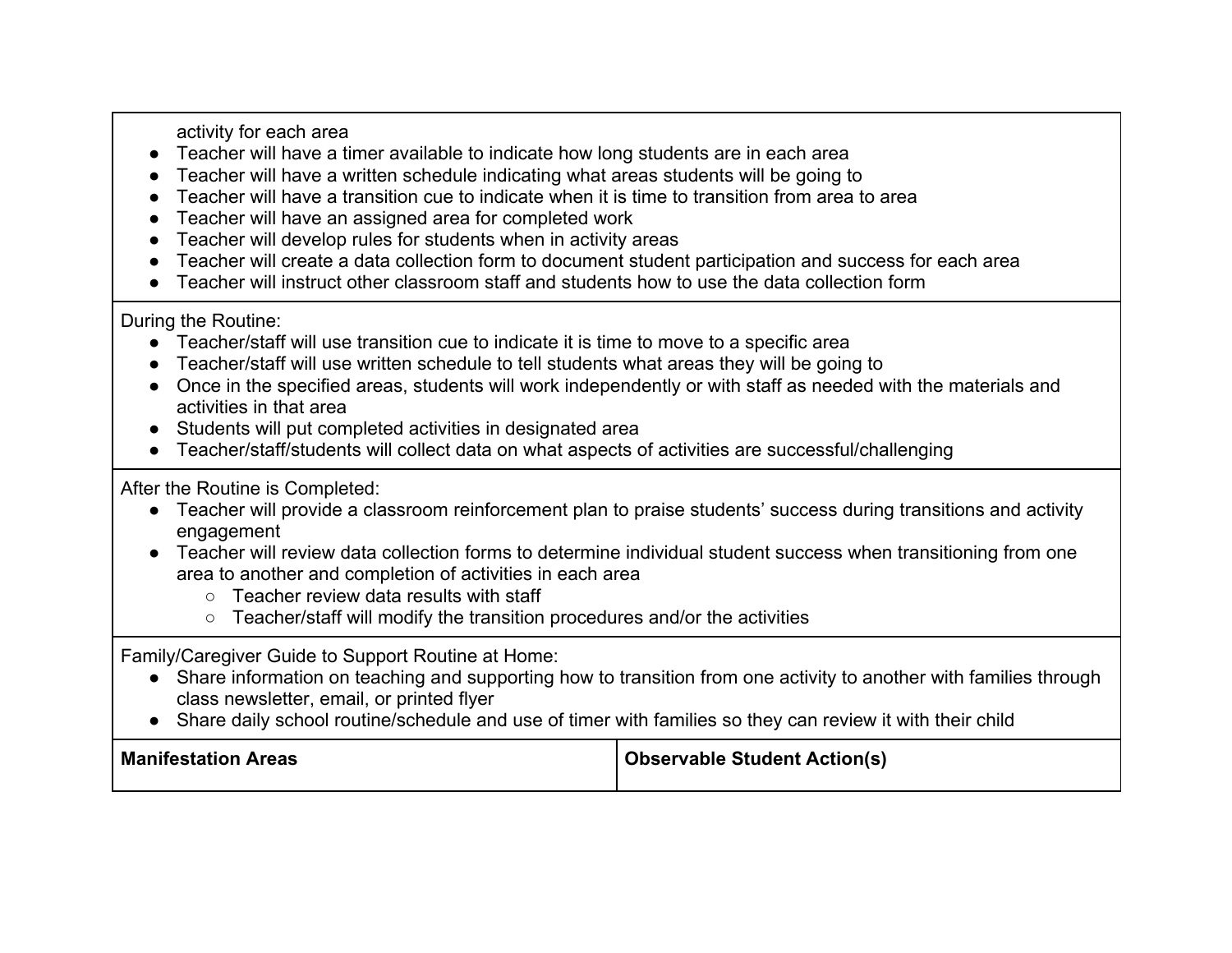| Self-Management: Taking responsibility for your own<br>behavior, actions and well-being<br>Classwide Student Outcome: Students take responsibility<br>for transitioning from activity to activity and demonstrate<br>increased independence when completing activities | <b>Observable Student Actions for Self-Management:</b><br>• Wait for teacher/staff instruction using both verbal<br>and visual support on where to go for first activity<br>Wait then respond to transition cue to move to<br>activity location<br>Once in the activity area, students will:<br>○ Review visual support outlining materials<br>needed<br>Review beginning/end routine for activity<br>completion<br>$\circ$ Put completed activity in assigned area in the<br>classroom<br>Wait then respond to transition cue to move from<br>one activity to another activity<br>Follow format described above once student is in<br>the activity area |
|------------------------------------------------------------------------------------------------------------------------------------------------------------------------------------------------------------------------------------------------------------------------|----------------------------------------------------------------------------------------------------------------------------------------------------------------------------------------------------------------------------------------------------------------------------------------------------------------------------------------------------------------------------------------------------------------------------------------------------------------------------------------------------------------------------------------------------------------------------------------------------------------------------------------------------------|
| <b>Time Management:</b> Ability to use time effectively and<br>productively<br>Classwide Student Outcome: Move from one activity to the<br>next in the allotted time and complete activities in a timely<br>manner                                                     | <b>Observable Student Actions for Time Management:</b><br>Increase efficiency when transitioning from one<br>$\bullet$<br>activity area to another as demonstrated by whole<br>class data<br>Complete activities within the allotted time<br>Improve their times using visual supports and/or<br>teacher/staff support                                                                                                                                                                                                                                                                                                                                   |
| Information Management: Ability to acquire, retain and<br>use information<br>Classwide Student Outcome: Students are able to use<br>supports to transition and complete activities as<br>independently as possible                                                     | <b>Observable Student Actions for Information Management:</b><br>Transition using the provided supports<br>$\bullet$<br>Complete activities with increasing independence<br>as demonstrated by whole class data                                                                                                                                                                                                                                                                                                                                                                                                                                          |
| <b>Materials Management:</b> Ability to manage the "stuff" of                                                                                                                                                                                                          | <b>Observable Student Actions for Materials Management:</b>                                                                                                                                                                                                                                                                                                                                                                                                                                                                                                                                                                                              |